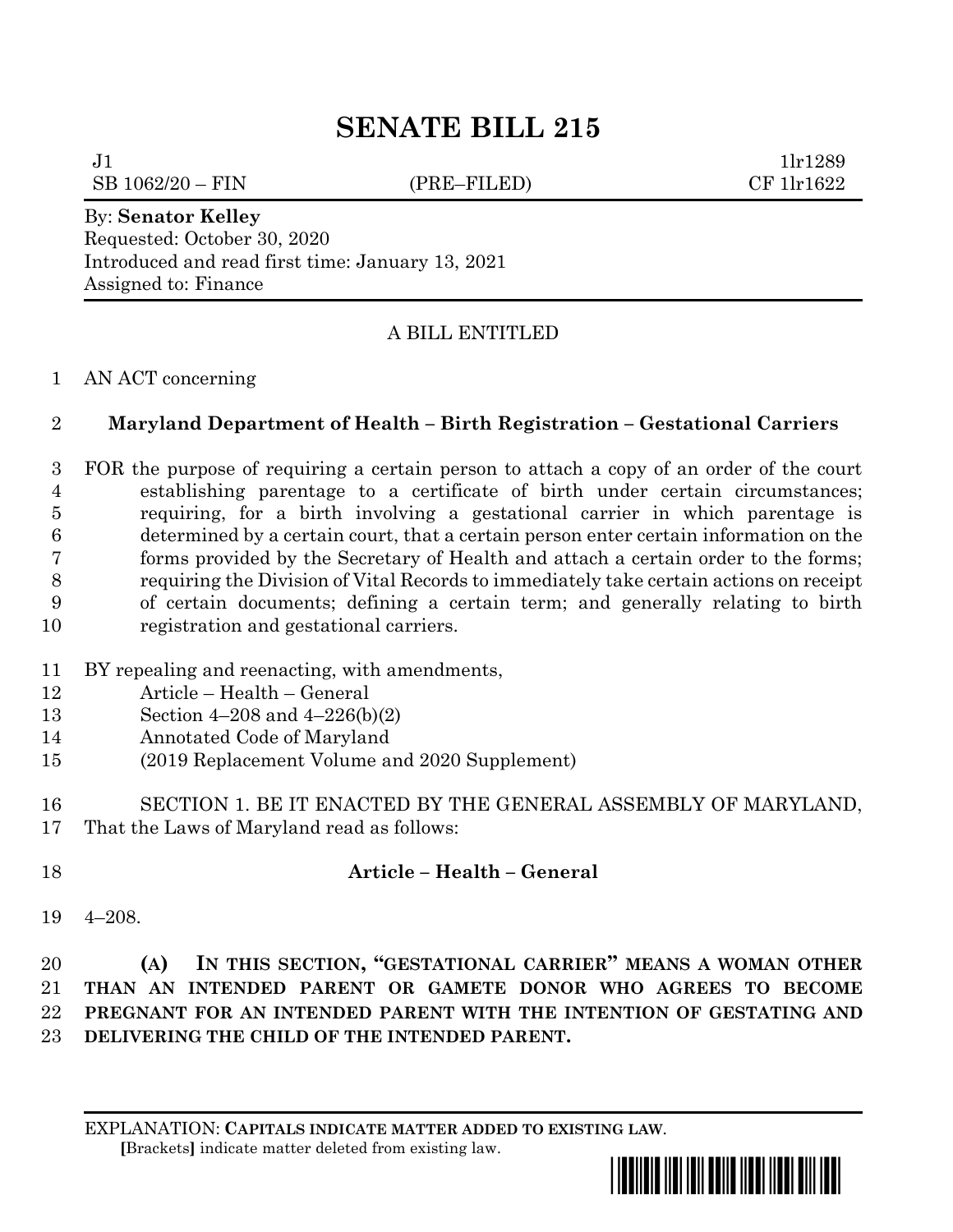### **SENATE BILL 215**

| $\mathbf{1}$<br>$\overline{2}$<br>$\boldsymbol{3}$<br>4 | $(a)$ (B)                                                                                                                                                                                                                                                                                                                  | (1)   | Within 5 calendar days after a birth occurs in an institution, or<br>en route to the institution, or outside an institution with an attending clinician, the<br>administrative head of the institution or a designee of the administrative head, or the<br>attending clinician or a designee of the attending clinician, shall:  |
|---------------------------------------------------------|----------------------------------------------------------------------------------------------------------------------------------------------------------------------------------------------------------------------------------------------------------------------------------------------------------------------------|-------|----------------------------------------------------------------------------------------------------------------------------------------------------------------------------------------------------------------------------------------------------------------------------------------------------------------------------------|
| $\overline{5}$<br>6                                     | birth;                                                                                                                                                                                                                                                                                                                     | (i)   | Prepare, on the form that the Secretary provides, a certificate of                                                                                                                                                                                                                                                               |
| 7                                                       |                                                                                                                                                                                                                                                                                                                            | (ii)  | Secure each signature that is required on the certificate; [and]                                                                                                                                                                                                                                                                 |
| 8                                                       |                                                                                                                                                                                                                                                                                                                            | (iii) | File the certificate; AND                                                                                                                                                                                                                                                                                                        |
| 9<br>10                                                 | COURT ESTABLISHING PARENTAGE.                                                                                                                                                                                                                                                                                              | (IV)  | IF APPLICABLE, ATTACH A COPY OF THE ORDER OF THE                                                                                                                                                                                                                                                                                 |
| 11<br>12<br>13                                          | The attending physician, physician assistant, nurse practitioner, nurse<br>(2)<br>midwife, or attending clinician shall provide the date of birth and medical information that<br>are required on the certificate within 5 calendar days after the birth.                                                                  |       |                                                                                                                                                                                                                                                                                                                                  |
| 14<br>15<br>16                                          | (3)<br>submitted as a part of the birth event.                                                                                                                                                                                                                                                                             |       | The results of the universal hearing screening of newborns shall be<br>incorporated into the supplemental information required by the Department to be                                                                                                                                                                           |
| 17<br>18<br>19<br>20                                    | When an individual who is not married gives birth to a child in an<br>(4)<br>institution or outside an institution with an attending clinician, the administrative head of<br>the institution or the designee of the administrative head, or the attending clinician or the<br>designee of the attending clinician, shall: |       |                                                                                                                                                                                                                                                                                                                                  |
| 21<br>22<br>$23\,$<br>24                                | Article;                                                                                                                                                                                                                                                                                                                   | (i)   | Provide an opportunity for the child's parents to complete a<br>standardized affidavit of parentage recognizing parentage of the child on the standardized<br>form provided by the Department of Human Services under $\S$ 5-1028 of the Family Law                                                                              |
| $25\,$<br>26<br>$27\,$                                  |                                                                                                                                                                                                                                                                                                                            | (ii)  | Furnish to the mother written information prepared by the Child<br>Support Administration concerning the benefits of having the parentage of the child<br>established, including the availability of child support enforcement services; and                                                                                     |
| 28<br>29<br>30<br>$31\,$                                | support enforcement agency upon request.                                                                                                                                                                                                                                                                                   | (iii) | Forward the completed affidavit to the Maryland Department of<br>Health, Division of Vital Records. The Maryland Department of Health, Division of Vital<br>Records shall make the affidavits available to the parents, guardian of the child, or a child                                                                        |
| $32\,$<br>$33\,$<br>34<br>35                            | (5)                                                                                                                                                                                                                                                                                                                        |       | An institution, the administrative head of the institution, the designee<br>of the administrative head of an institution, an employee of an institution, the attending<br>clinician, and the designee of the attending clinician may not be held liable in any cause of<br>action arising out of the establishment of parentage. |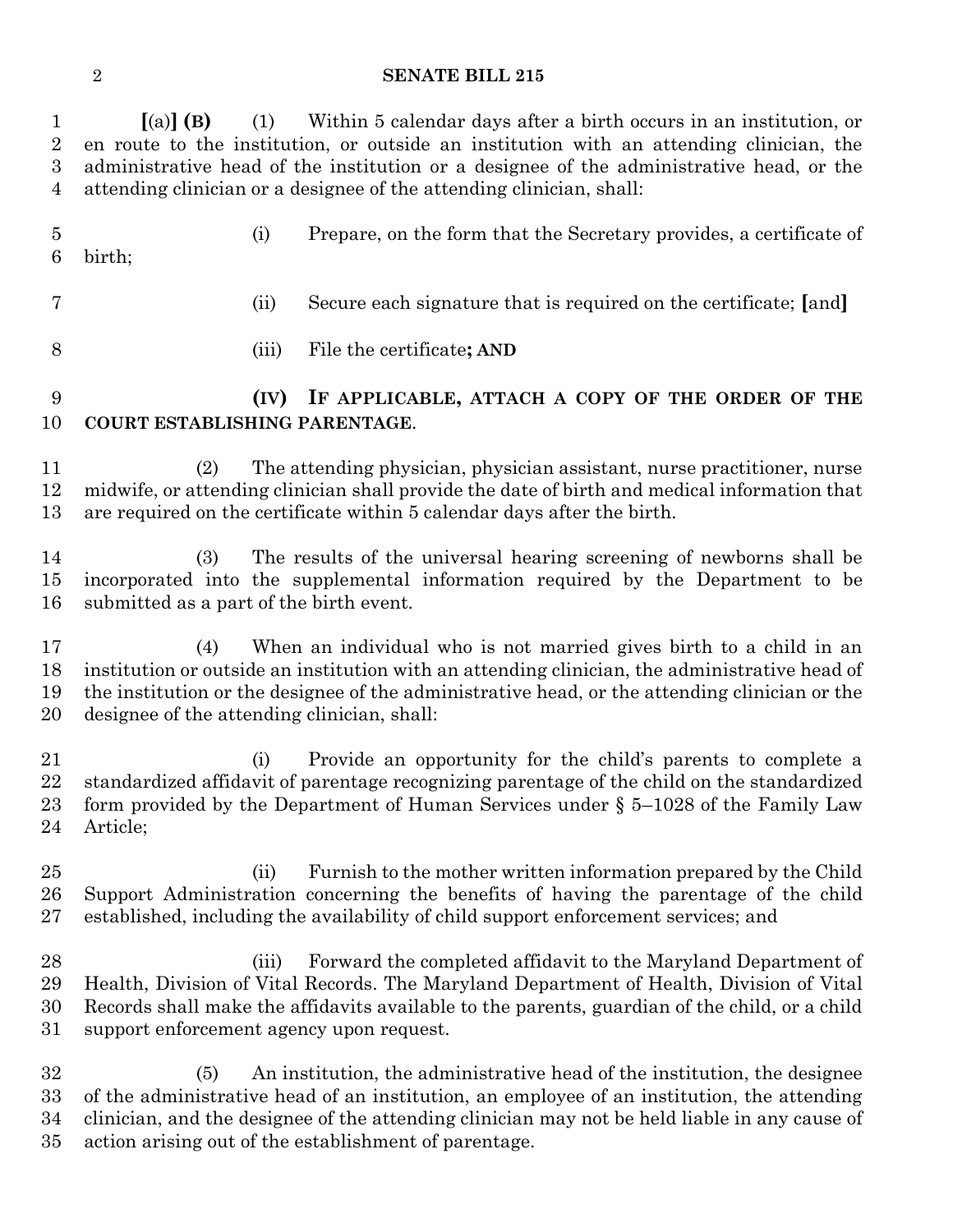**SENATE BILL 215** 3

 (6) If the child's mother was not married at the time of either conception or birth or between conception and birth, the name of the child's other parent may not be entered on the certificate without an affidavit of parentage as authorized by § 5–1028 of the Family Law Article signed by the mother and the person to be named on the certificate as the other parent.

 (7) If the child's mother was married at the time of either the conception or birth or between conception and birth, the name of the mother's spouse shall be entered on the certificate as the child's other parent.

 (8) **(I)** In any case **THAT DOES NOT INVOLVE A GESTATIONAL CARRIER** in which parentage of a child is determined by a court of competent jurisdiction, the name of the parent who did not give birth to the child and surname of the child shall be entered on the certificate of birth in accordance with the finding and order of the court.

 **(II) IN ANY CASE THAT INVOLVES A GESTATIONAL CARRIER IN WHICH PARENTAGE IS DETERMINED BY A COURT OF COMPETENT JURISDICTION:**

 **1. THE FOLLOWING SHALL BE RECORDED ON THE FORMS PROVIDED BY THE SECRETARY:**

 **A. AN INDICATION THAT THE DELIVERY OF BIRTH WAS BY A GESTATIONAL CARRIER;**

**B. THE IDENTITY OF THE GESTATIONAL CARRIER;**

 **C. ALL RELEVANT MEDICAL INFORMATION REGARDING THE GESTATIONAL CARRIER AND THE DELIVERY; AND**

- **D. INFORMATION REGARDING THE INTENDED PARENTS;**
- **2. AN ORDER OF THE COURT ESTABLISHING PARENTAGE SHALL BE ATTACHED TO THE FORMS PROVIDED BY THE SECRETARY; AND**
- **3. ON RECEIPT OF THE FORMS PROVIDED BY THE SECRETARY AND THE ORDER OF THE COURT ESTABLISHING PARENTAGE, THE DIVISION OF VITAL RECORDS SHALL IMMEDIATELY:**
- **A. SEAL THE FORMS PROVIDED BY THE COURT; AND B. REGISTER THE CERTIFICATE OF BIRTH IN ACCORDANCE WITH THE ORDER OF THE COURT.**
- (9) If the parent who did not give birth to the child is not named on the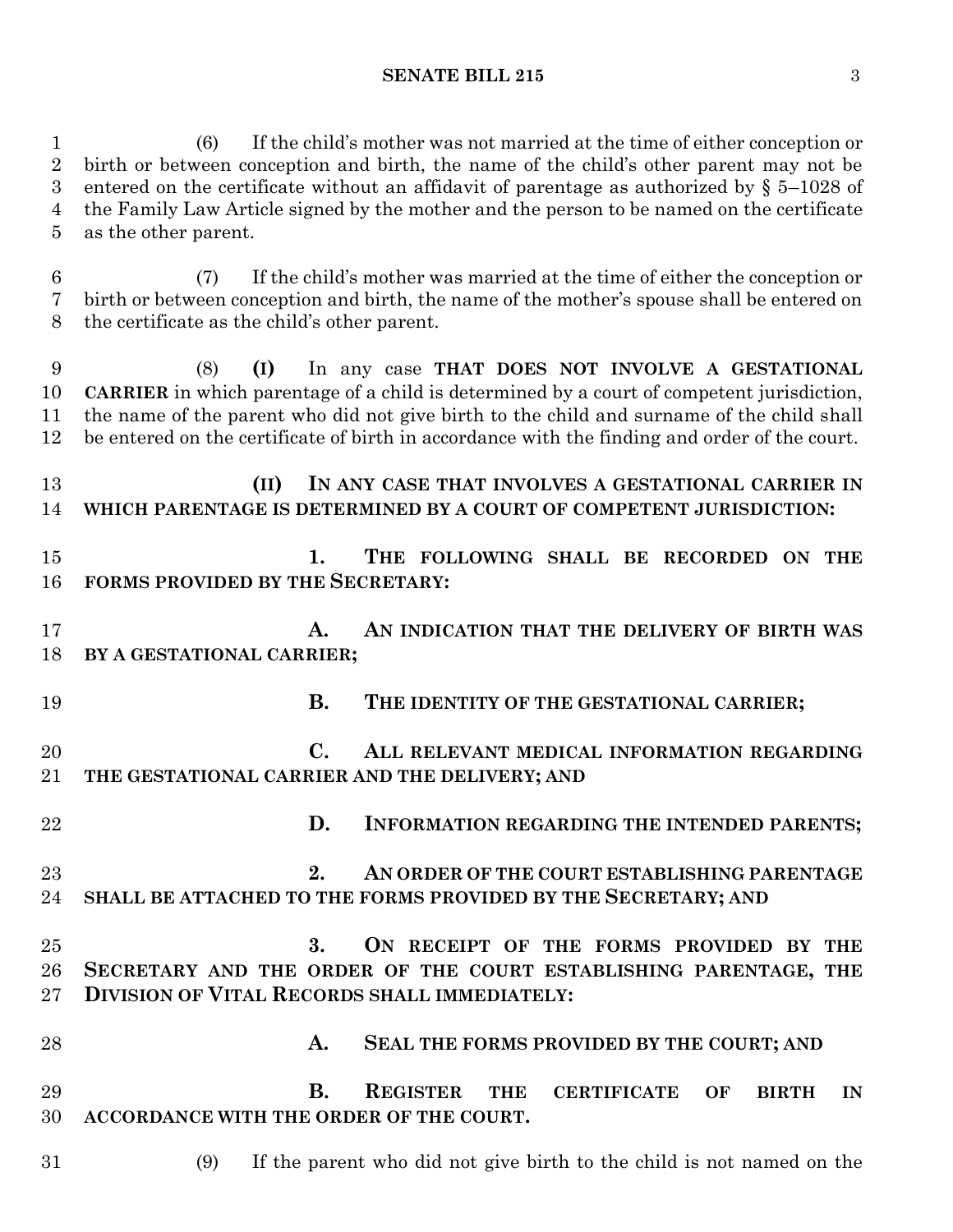#### **SENATE BILL 215**

 certificate of birth, no other information about that parent shall be entered on the certificate. **[**(b)**] (C) (1)** Within 5 calendar days after a birth occurs outside an institution without an attending clinician, the birth shall be verified by the Secretary and a certificate of birth shall be prepared, on the form that the Secretary provides, and filed by one of the following, in the indicated order of priority:

 **[**(2)**] (II)** In the absence of an attending individual, either parent of the child.

**[**(1)**] (I)** The attending individual.

 **[**(3)**] (III)** In the absence or inability of either parent, the individual in charge of the premises where the birth occurred.

 **(2) IN ANY CASE THAT INVOLVES A GESTATIONAL CARRIER IN WHICH PARENTAGE IS DETERMINED BY A COURT OF COMPETENT JURISDICTION:**

 **(I) THE PERSON SPECIFIED IN REGULATIONS ADOPTED BY THE DEPARTMENT SHALL RECORD THE FOLLOWING ON THE FORMS PROVIDED BY THE SECRETARY:**

 **1. AN INDICATION THAT THE DELIVERY OF BIRTH WAS BY A GESTATIONAL CARRIER;**

**2. THE IDENTITY OF THE GESTATIONAL CARRIER;**

 **3. ALL RELEVANT MEDICAL INFORMATION REGARDING THE GESTATIONAL CARRIER AND THE DELIVERY; AND**

**4. INFORMATION REGARDING THE INTENDED PARENTS;**

 **(II) THE PERSON SPECIFIED IN REGULATIONS ADOPTED BY THE DEPARTMENT SHALL ATTACH AN ORDER OF THE COURT ESTABLISHING PARENTAGE TO THE FORMS PROVIDED BY THE SECRETARY; AND**

 **(III) ON RECEIPT OF THE FORMS PROVIDED BY THE SECRETARY AND ORDER OF THE COURT ESTABLISHING PARENTAGE, THE DIVISION OF VITAL RECORDS SHALL IMMEDIATELY:**

 **1. SEAL THE FORMS PROVIDED BY THE SECRETARY; AND**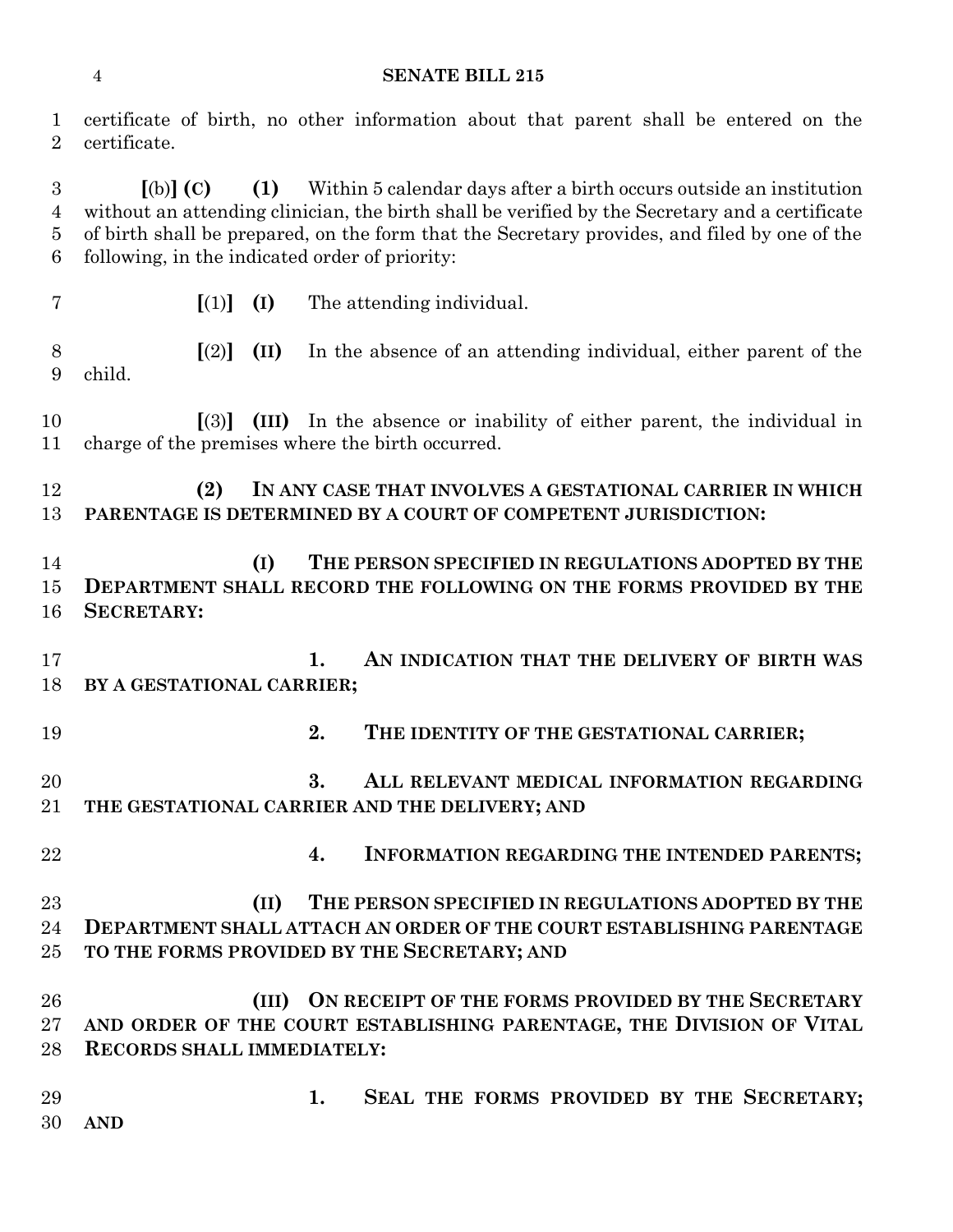#### **SENATE BILL 215** 5

 **2. REGISTER THE CERTIFICATE OF BIRTH IN ACCORDANCE WITH THE ORDER OF THE COURT.**

 **[**(c)**] (D)** (1) When a birth occurs on a common carrier within the United States and the child is first removed from the carrier in this State, the birth shall be registered in this State, and the place where the child is first removed shall be considered the place of birth.

 (2) When a birth occurs on a common carrier while in international waters, air space, or in a foreign country and the child is first removed from the carrier in this State, the birth shall be registered in this State but the certificate shall show the actual place of birth insofar as can be determined.

 (3) The certificate shall be filed within 5 calendar days after the child is removed from the carrier.

 **[**(d)**] (E)** (1) Each parent shall provide his or her own Social Security number on the form provided by the Secretary under this section.

 (2) (i) If the parent who did not give birth to the child is not available to provide the parent's Social Security number on the form provided under paragraph (1) of this subsection, the parent shall provide the parent's Social Security number on a form provided by the Secretary for this purpose.

- 
- (ii) The form provided under this paragraph shall:

20 1. State that the form is for the purpose of providing the Social Security numbers of parents, to be included on the portion of the form that remains in the official birth record;

- 
- 23 23 2. Contain a specific reference to this subtitle; and

 3. State that the parent's Social Security number shall be provided under penalty of perjury.

 (3) The Social Security number as provided by each parent shall be recorded on the portion of the form provided by the Secretary which remains in the official birth record.

 (4) The Social Security numbers of the parents may not appear on the portion of the birth certificate issued as proof of birth.

 (5) (i) The Secretary shall permit disclosure of the Social Security numbers of the parents only to the Child Support Administration of the Department of Human Services.

- 
- (ii) The Child Support Administration may use the Social Security